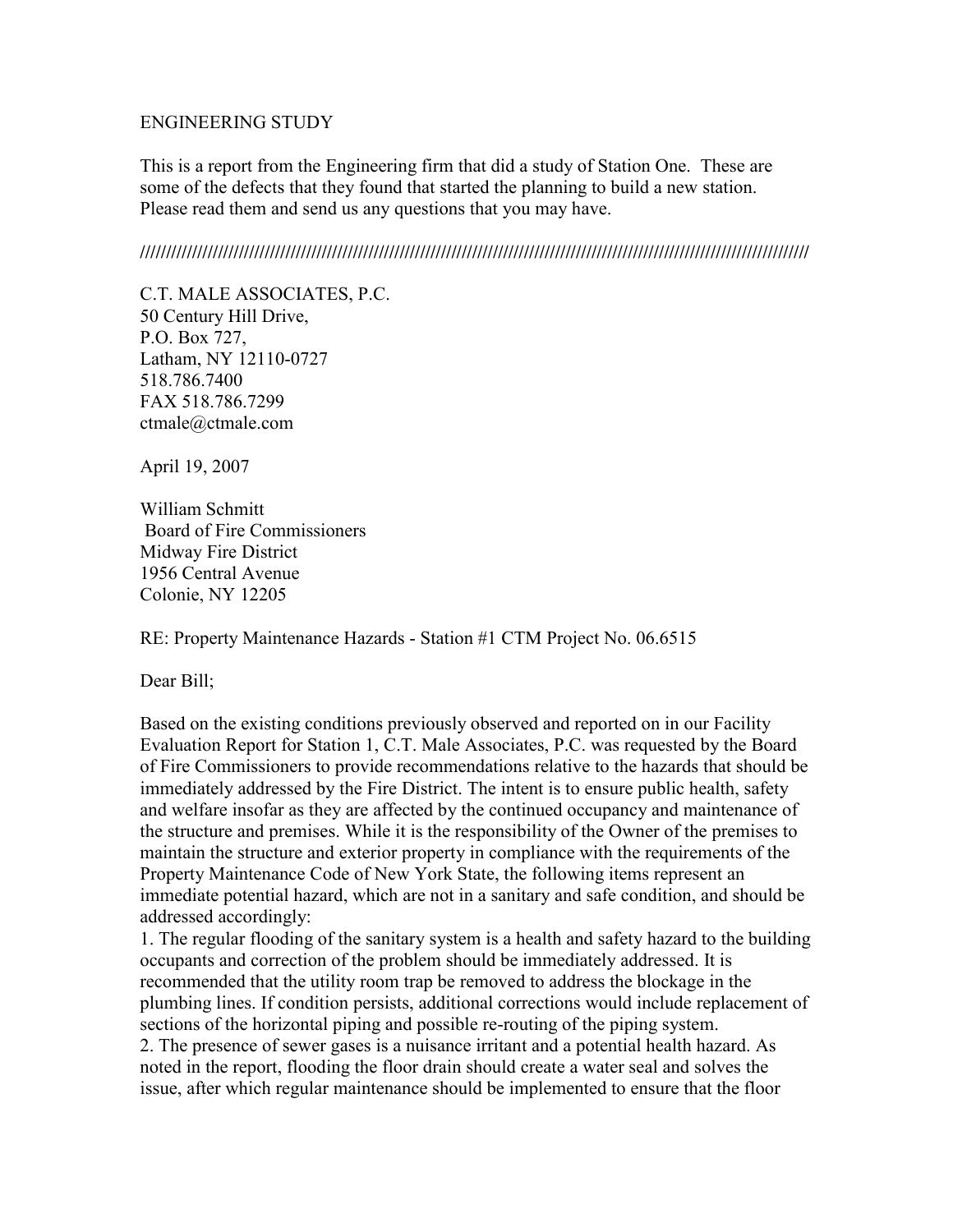drain trap remains full of water. This type of maintenance should be performed at all floor drains in the facility to prevent other similar incidents.

3. The trench drain discharge line should be provided with a trap upstream of the connection to the sanitary main, to prevent sewer gas transmission into the Apparatus Bays. The gear washer should also be provided with a fixture trap to eliminate sewer gas transmission.

4. Repair of collapsed storm drain line in parking lot between catch basins, and investigation of impact to storm water management on-site in area of drainage easement, which is resulting in flooding of the Grove area.

5. Repair to areas of roofing above original Apparatus Bay, in corner adjoining second floor Kitchen Addition, where water is now ponding and roof leaks have since occurred. 6. Repair of deteriorated masonry chimney cap and joints, which have potential to collapse, and also appear to be source of water infiltration into building.

7. Only personnel who employ proper fall protection in accordance with OSHA standards by the use of guardrail systems, safety net systems, or personal fall arrest systems should be permitted access to the roof. This requirement should be incorporated into all agreements with outside maintenance and service contractors as well.

8. Installation of window sill extensions at Apparatus Bay windows, which are now missing and allowing excessive moisture into building envelope, promoting mold and mildew. Additional temporary patching of damaged EIFS surfaces as may be warranted. 9. ProViding signage prohibiting washing in the vicinity of the main disconnect switch and the revenue meter in the Apparatus Bays which are not listed for this type of exposure. Other non-listed surface mounted junction and receptacle boxes should be replaced in wash bay area accordingly.

10. Providing signage and other identification markings at the Electrical Room, main disconnect, generator and panelboards.

11. The unused openings in the lighting and appliance branch-circuit panelboard, that allow direct connect with the panel's live buses, should be corrected, as well as, the elimination of six tandem breakers, which are not installed in compliance with the NEC. 12. Repair and replacement of wiring to the rooftop condensing units, which are not installed in compliance with the NEC, and provide an approved method for creating a rain-tight enclosures and connections.

13. Repair damaged receptacles and provide GFI protection for receptacles where required, at locations noted in report.

 14. Smoke detectors, connected to the automatic fire alarm system, should be provided in the elevator machine room and elevator lobby.

15. The means of egress, including the stairs and exit discharge, should be illuminated at all times the building space is occupied, and additional emergency lighting should be provided where required.

16. Tactile warnings or railings should be provided at ramped surfaces to the means of egress at Hallways and entrance to the elevator/stair enclosure from the Meeting Room.

17. Extension of toilet room exhaust vents at first floor Hallway ceiling to the exterior.

18. Installation of emergency eyewash in accordance with ANSI Standard Z358.1-1998.

19. Anti-scald devices should be provided at all handicapped accessible plumbing fixtures to limit the temperature of the hot water to 110 degrees F.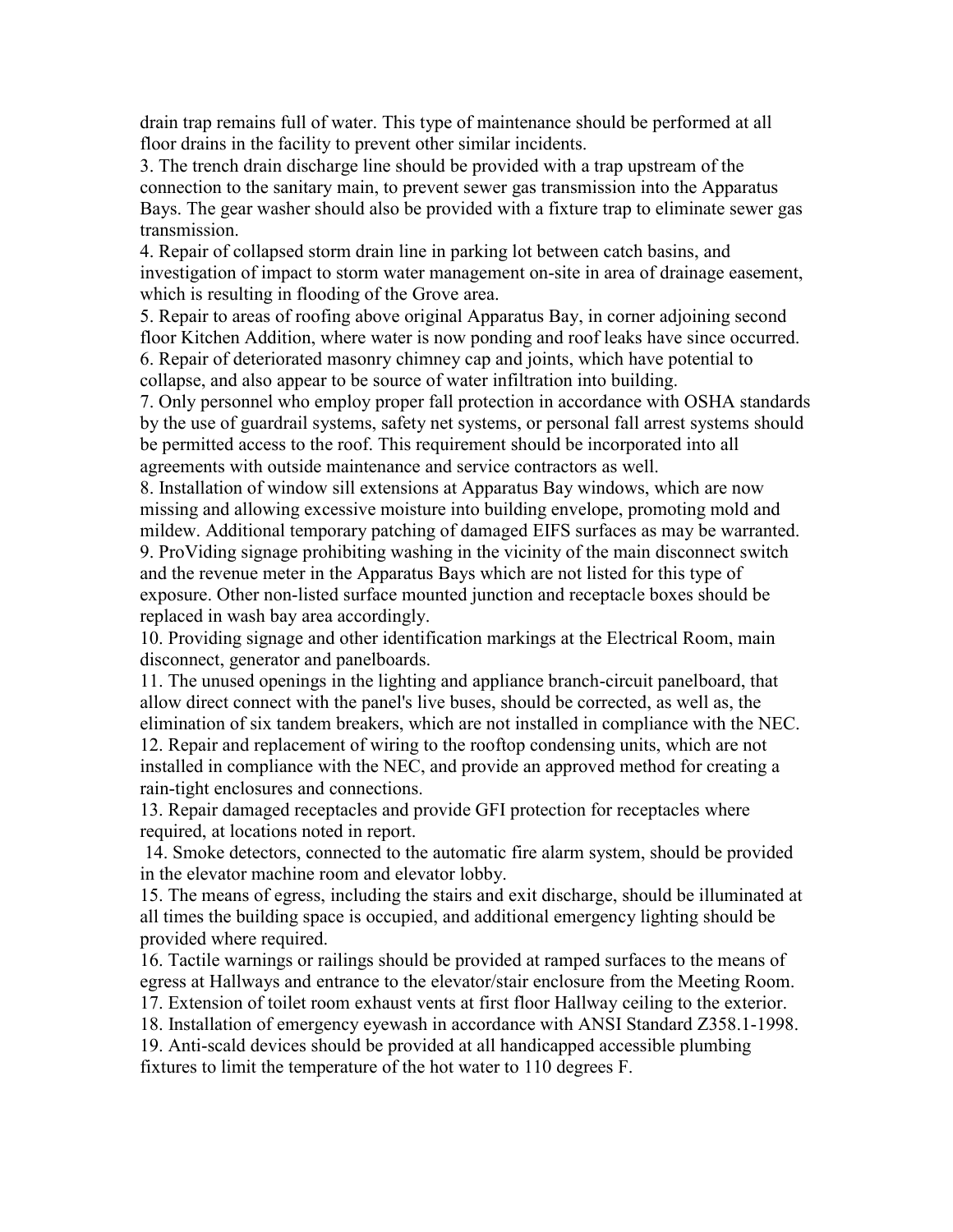20. Drain piping at the lavatories in the First Floor Men's and Women's Toilet Rooms intended to be handicapped accessible, should be insulated to protect a person in a wheelchair.

21. The rear grab bars at the wheelchair accessible compartments located on the first floor, which were observed to be missing, should be repaired/replaced accordingly. 22. Storage should be maintained a minimum of 18 inches below sprinkler head deflectors in the storage rooms.

23. Combustible material stored in boiler rooms, mechanical rooms or electrical equipment rooms should be removed.

Architecture & Building Systems Engineering • Civil Engineering • Environmental Services • Survey & Land Information Services

**/////////////////////////////////////////////////////////////////////////////////////////////////////////////////////////////////** 

## EXECUTIVE SUMMARY MIDWAY FIRE DISTRICT - STATION 1

Based upon the prior documentation provided by the Fire District relative to the original construction, various additions and alterations made to the original structure, and ongoing property maintenance measures taken, it is apparent from the results of this evaluation that there are a number of deficiencies in the existing facility, and that the intended service life of several of the building systems have either been impacted or in some cases have been surpassed, and are now in need of replacement or rehabilitation in order to meet the current property maintenance requirements. This work includes, but is not limited to the following areas:

1. Repair of collapsed storm drain line in parking lot between catch basins.

2. Repair and renovations to areas of roofing above Apparatus Bay where water is now ponding and impacting performance of siding.

3. Scheduled replacement of remainder of roofing, within 3 to 5 years period, at which time it will have reached the end of its' intended service life.

4. Repairs to existing roof drains to prevent blockage and damage to drain lines.

5. Installation of secondary roof drainage system.

6. Destructive structural investigation at Commissioner's room ceiling to determine cause

of change in level at Meeting Room floor assembly above original apparatus bays.

7. Repair of existing masonry chimney cap and joints, which have deteriorated.

8. Replacement of building envelope sealants that have deteriorated.

9. Repair of EIFS surfaces to prevent moisture infiltration into building envelope.

10. Installation of window sill extensions at Apparatus Bay windows, which are now missing.

11. Repair integrity of fire barriers and penetrations through fire-resistive assemblies.

12. Connection of interior toilet room exhaust vents to the exterior.

13. Upgrades to mechanical system ductwork, controls and equipment necessary to improve indoor air quality.